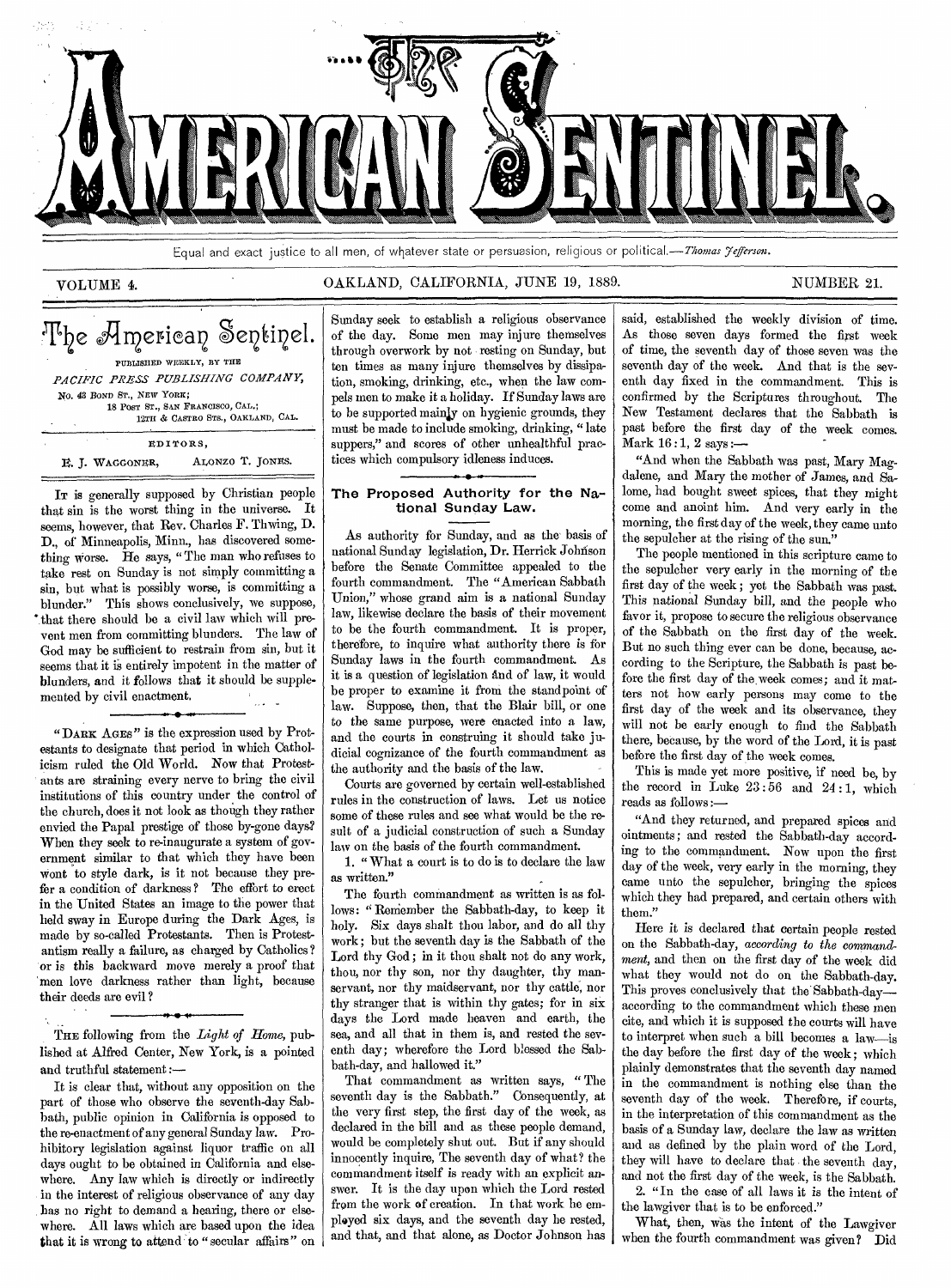the Lawgiver declare or show in any way his intention?—He did. When the Lord gave that law at Sinai he did not leave it to the people to interpret it to suit themselves, nor to interpret it at all. By three special 'acts every week kept up continuously for nearly forty years, he showed his intent in the law. The people were fed by manna in their forty years' wandering. But on the seventh day of the week no manna ever fell. On the sixth day of the week there was a double portion, and that which was gathered on that day would keep over the seventh, which it could not be made to do over any other day in the week. By this means the Lawgiver signified his intent upon the subject of the observance of the day mentioned in that law; and keeping it up continuously for so long a time made it utterly impossible that his intent should be mistaken.

Therefore, if the courts of the United States shall ever take judicial cognizance of the fourth commandment, which is held forth by these people as the basis and the authority for their movement, according to this rule the seventh day of the week, and not the first day, will have to be declared the Sabbath.

3. " When words are plain in a written law there is an end to all construction; they must be followed."

This rule, in these very words, was declared by the Hon. John Bingham, when, as special judgeadvocate appointed by the representatives of the United States, he was conducting the impeachment trial of Andrew Johnson. Are the words of the fourth commandment plain words? Are they words of common use? They are. There is not an obscure nor an ambiguous word in the commandment. Then, according to this rule, if ever that question becomes one of judicial cognizance in the courts of the United States, as the plain words of that commandment must be followed, and as they plainly declare, "The seventh day is the Sabbath," that is all the courts can declare.

Therefore, the conclusion of the whole matter thus far is, if our courts are to remain courts or law, and are to be guided by the established rules for the construction of laws, they never can uphold any law founded on the fourth commandment for the observance of the Sabbath on the first day of the week.

Just here, however, another element comes into court, and that is the theological. The theologians step in right here and declare that the intent of the fourth commandment has been changed, and that now instead of that commandment's requiring the observance of the seventh day in remembrance of creation, it requires the observance of the first day of the week in remembrance of the resurrection of Christ. To reach this point they first declare that the phrase "the seventh day" in the commandment is indefinite; that it does not enjoin the observance of any particular day, but only of one day in seven. Such a construction is clearly in violation of established rules for the construction of law ; it involves an assumption of power on their part that can never be allowed. Admitting for argument's sake that that phrase in the commandment is indefinite, it must be admitted that the Lord when he wrote it intentionally made it indefinite, because the Scripture says that when he had spoken these words he added no more; he had nothing more to say on the subject. What he said then was final. If, then, that statement be indefinite he intended it so, and no other

power than the Lord ever can, or ever has the right to, make it definite. But the theologians, just as soon as they have made it indefinite, to escape the obligation it enjoins to observe the seventh day, at once make it definite in order to sustain the supposed obligation to keep the first day of the week. Consequently, when they make it definite, after having declared that the Lord made it indefinite, they assume the power and prerogative to do what the Lord intentionally declined to do; and in that they put themselves above God.

So much for their theological assumptions. Such a course, however, is not only an assumption of almighty power, but on the basis of law it is a violation of the rule which declares that-

4. " No forced or unnatural construction is to be put upon the language of a statute."

To make the phrase " the seventh day" in that commandment indefinite, and to mean one day in seven and no day in particular, is nothing else than to put a forced and most unnatural construction upon the language not only of the commandment itself throughout, but on all the language of the Scriptures upon the subject of the commandment.

Further, to make that commandment support the first day of the week in commemoration of the resurrection of Christ is a direct violation of that other rule of law which declares that-

5. " A constitution [or statute] is not to be made to mean one thing at one time and another at some subsequent time, when the circumstances may have so changed as perhaps to make a different rule in the case seem desirable. . . . The meaning of the Constitution [or statute] is fixed when it is adopted, and it is not different at any subsequent time when a court has occasion to pass upon it."

The meaning of the fourth commandment when given was, as has been clearly proved, that the seventh day of the week should be observed, and for the reason that God rested that day from the work of creation and blessed the day and hallowed it. The Sabbath-day was established for that reason, before men had sinned, and before there was any need of the resurrection of Christ. If man had never sinned, the day would have been observed for the reasons given, in commemoration of the rest of the Creator from his work of creation. That being the meaning of the commandment when the commandment was given, that must be the meaning of the commandment so long as the commandment remains, and according to the rules of law it never can be made to mean anything else, although the theologians should wish to have it so, and circumstances concerning the resurrection may seem to them to make it desirable.

The question here very properly arises, Shall the courts of the United States, in violation of these rules, adopt the wishes of the theologians and make that statute to mean that which it was never intended to mean? In contemplation of such an issue, the words of Judge Cooley—" Constitutional Limitations," page 57—are worthy of consideration by Congress as well as by the judges of the United States courts. He says :—

" A court or legislature which should allow a change in public sentiment to influence it in giving to a written constitution a construction not warranted by the intention of its founders, would be justly chargeable with reckless disregard of official oath and public duty."

The theologians have given to the fourth commandment a construction which is not in any

sense warranted by the intention of the Author of the commandment. They go to the National Legislature and ask it to allow itself to be influenced by theological sentiment in giving to a written Constitution of the Government of God a construction which is not warranted by the intention of the Founder of that Constitution. As Judge Cooley says," Such a thing done to a human constitution, an earthly statute, would be reckless disregard of official oath and public duty." But if this be true in the case of things wholly human and earthly, what should be thought of such an action with reference to the divine Constitution and heavenly law ?

Will the National Legislature allow this theological sentiment to influence it to commit an act with reference to the Constitution and laws of the living God, which, if committed with reference to the laws of man, would be reckless disregard of official oath and public duty ? Not only do we ask, Is the National Legislature ready to do this, but is it ready also, by doing it, to force the United States courts into the sanctioning of it in direct violation of the plainest principles of every rule for the construction of law? Is the National Legislature ready to take the step which would turn all our courts of law into courts of theology? For such would be the only effect of the enactment of such a law as is here demanded by the theologians, because when the law comes to be interpreted by the courts upon the basis upon which the law is enacted, the first day of the week as the Sabbath can never be sustained by rules of law nor by the principles of interpretation established in law. The only way that it can ever' be sustained is by principles established by the theologians, and by theological distinctions, in total disregard of the rules of law; and the effect of it can be nothing else than to turn our courts of law into courts of theology.

The Scriptures also plainly and logically show the seventh day to be the Lord's day. Yet this law proposes to enforce the observance of the first day of the week as the Lord's day. As it is not a universally accepted view that the first day of the week is the Lord's day, the question will certainly come before the courts for decision. When the courts come to construe the law, it will be proper, if not indeed necessary, that they shall consult the word of the Lord in regard to the question of what day is the Lord's day, and as to what its proper observance is. When the courts, or any other persons, inquire of the word of the Lord upon the subject of the Lord's day, they find the expression used but once in the Bible, and that in Rev. 1: 10, saying, "I was in the Spirit on the Lord's day." But this does not say what day of the week is the Lord's day, nor does the book in which this text is found say anything further upon the subject.

Other texts, however, in the Bible, speak on the subject in such a way as logically to show what day is there meant by the expression " the Lord's day." The Lord himself said, " The Son of man is Lord also of the Sabbath." Mark 2 : 28. The Lord also' said, " The seventh day is the Sabbath." Here are two plain scriptural statements, which may form the major and the minor of a syllogism; thus :—

*Mitjor—The* Son of man is Lord of the Sabbath.

*Minor—The* seventh day is the Sabbath.

The only conclusion that can ever be drawn from these two premises is that,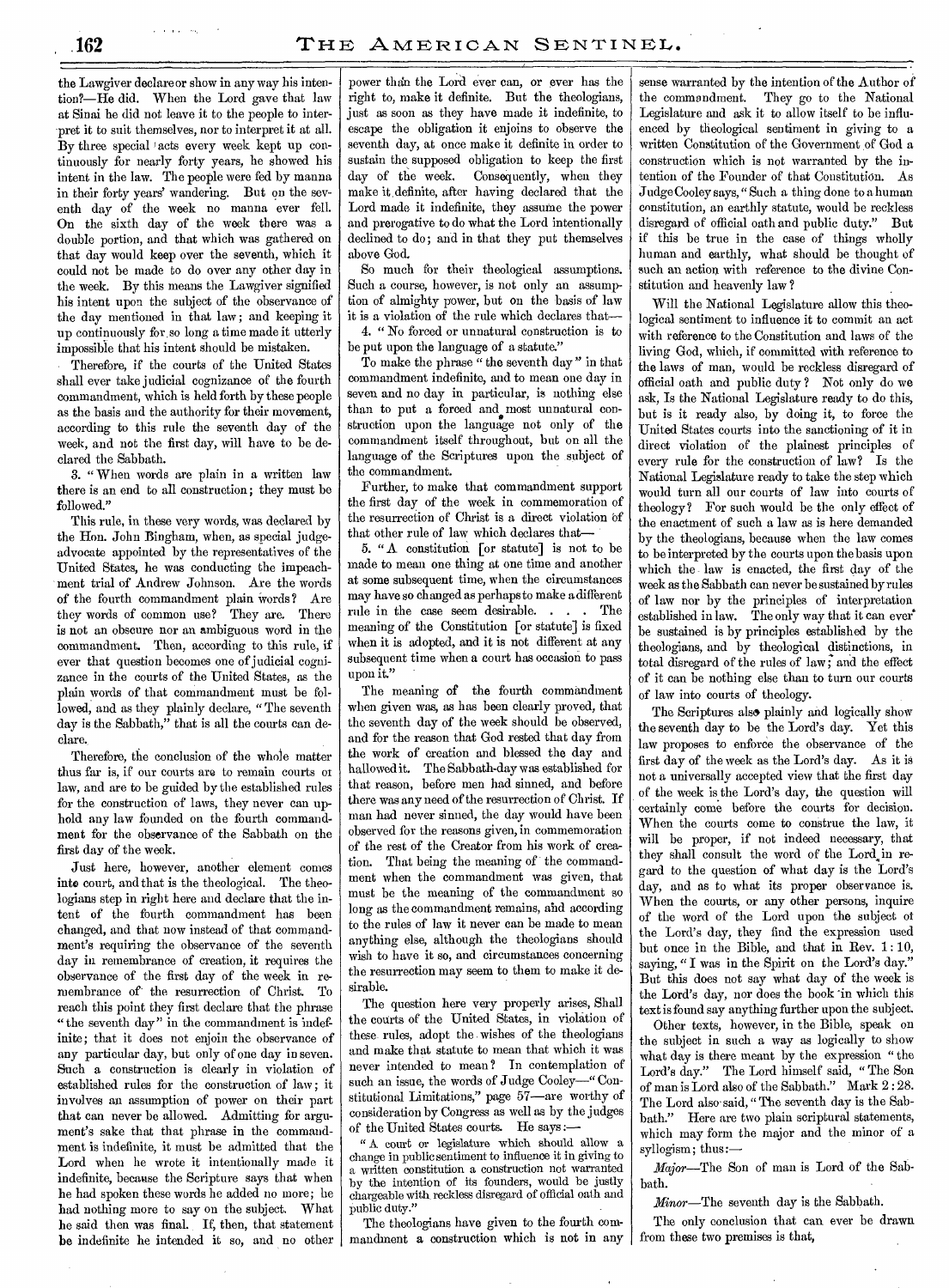Therefore, the Son of man is Lord of the seventh day.

That conclusion is just as sound as these two statements of Scripture are, and the two statements of Scripture are as plain and positive on that subject as any two statements ever can be made. Therefore, the Son of man is Lord of the seventh day.

Taking this conclusion as the major in a second syllogism, we have this :—

The Son of man is Lord of the seventh day.

That day of which he is Lord is the Lord's day.

Therefore, the seventh day is the Lord's day.

This logic is unquestionable; this conclusion is as true as the Scripture itself. Therefore, just as surely as courts undertake the interpretation of any statute enforcing the observance of the Lord's day, and enter upon an inquiry as to what day is the Lord's day, they will, if logical, be brought face to face with the fact as demonstrated by the word of the Lord itself, that the seventh day, and not the first, is the Lord's day.

But it will probably be said that the courts are not to enter on the interpretation of Scripture; they are to interpret the law as it is enacted and as it is written, mid that the law as it is enacted says that the first day of the week is the Lord's day, and that that is as far as the court can go. Suppose this be granted, then it puts the United States Government into a position where it establishes and enforces the observance of an institution as the Lord's which is not the Lord's, and which is directly contrary to the word of the Lord on the subject of the institution and its observance.

One or the other of these alternatives, therefore, the United States Government will be forced to adopt as surely as this bill, or any one like it, shall ever become a law. The Government will either have to be become the authoritative interpreter of the Scripture for all citizens of the Government, or else it will have to put itself in the place of God and authoritatively declare that observances established by the State, and which the State chooses to call the Lord's, are the Lord's indeed, although the word of the Lord itself declares the contrary. Is the United States Government ready to take either of these positions ? Is the Congress of the United States ready to force the Government of the United States into a position where it will be compelled to take one or the other of these positions? The taking of either position by the Government of the United States would be nothing else than for this enlightened Nation, in this period of the nineteenth century, to assume the place, the power, and the prerogatives of the Governments of the Middle Ages in enforcing the dogmas and the definitions of the theologians, and executing the arbitrary and despotic will of the church.

Thus, from whatever point this subject of Sunday laws may be viewed, it clearly appears that the only effect that it can ever have will be only evil, and that continually. Let Congress now and forever decidedly refuse to have anything to do with it in any way whatever. And let all the people, instead of sanctioning a movement to bring the national legislation down to the degraded level of that of the States on this subject, put forth every effort to bring the legislation of the States up to that place where it shall be limited, as the power of Congress is limited, by the declaration of the National Constitution, that they " shall make no law respecting an establishment of religion, or prohibiting the free exercise thereof." A. T. J.

### Christopher Ephraim's Tottering Morality.

SOMEONE has favored us with a copy of the *Home Record,* a paper published at Leavenworth, Kansas, which contains an article that shows very clearly the spirit that actuates some of those who are zealous for a Sunday law. The article in question is by Mrs. H. F. Hartough. It purports to be the experience of an old lady with a young lady who was circulating the protest against religious legislation. After a little introductory gossip about her son, Christopher Ephraim, who was a little wild, the old lady describes the visit of the young lady and her introduction of her business, and finally asks what the petition is. The story then proceeds in the old lady's language, as follows :—

 $\lq\lq$  it is against establishing a religion in this country,' says she, that will make a man keep a proscribed Sabbath-day, or believe in things he cannot believe in. It is against recognizing God in the Constitution.'

"That Sabbath business made me think of Christopher E. How he went to base-ball games and races on Sundays in summer-time, and hunting in winter time, an' it wasn't doing him any good. So I says, says I, ' I'm in favor of getting more of God an' the Sabbath in our Constitution ! It won't hurt our systems one bit. Now, my Christopher Ephraim is lettin' all the Sabbath get out of his constitution, an' he's failin', morally. His foundation is totterin', an' he'll fall, sure as fate, if there ain't something done. I want a law passed,' says I, that'll compel people to keep the Sabbath-day just as much as to keep 'em from killin' folks.'

" Whether they believe in it or not, eh ? ' says she, sneerin'.

" Certainly,' says I. ' If a man believes in killin' would you let him murder your family, ma'am?'

" That's quite a different matter,' says she.<br>" ' No. 'tain't,' says I, getting warm. ' One's just as " 'No, 'tain't,' says I, getting warm. right as the t'other. It's no more right for my son to go to base-ball games on Sundays, an' horse-races, an' all such, than it is for him to steal or kill. No, ma'am ; I want a Sunday law an' want it enforced, an' if somebody or other don't believe in keepin' the law let 'em go where there ain't none. We don't want 'em here.'

" She looked at me as if she felt sorry for me. She actually did. But I didn't mind her looks. I was thinking about Christopher E., and how he was doomed to destruction if these things wa'nt put a stop to, an' I just went on : This land's getting too free,' says I, getting up and resumin' my dustin'. We've put the Bible out of the public school for fear of hurtin' somebody's feelings ; we've let the base-balls run for fear the workingmen wouldn't get exercise enough, an' now them freedom-lovin' folks want us to give up our Sunday. Pretty soon they'll come sneaking 'round an' petition Congress to compel the preachers to hunt texts out of the daily papers or the magazines instead of the Bible, for fear o' hurtin' their feelings. They ain't patriots, they're heathen infidels, an' the quicker we send 'em out o' this land the freer we'll be.'

This little story was of course written with an object, and that object was to prejudice people against those who oppose Sunday legislation and Church and State union. We propose to give a brief review of the portion which we have just copied, with the object of showing the real purpose of these Sunday workers.

The first point that we notice is the idea that religious legislation will make men good. The old lady gives as a reason why she is in favor of recognizing God in the Constitution, that her Christopher Ephraim is "lettin' all the Sabbath out of his constitution, an' he's failin', morally. His foundation is a totterin', an' he'll fall, sure as fate, if there ain't something done." The idea seems to have obtained a firm foothold that men can be made moral by law; but there is not a law in the universe that can make man moral or religious. The moral law does not make man

moral, and will not prop up a "totterin'" morality. God's own righteous law cannot make men righteous. The ten commandments only point out the unrighteousness of men, and drive them to Christ, whose righteousness may be imputed to them, and who, through their faith in him, will enable them to fulfill the righteousness of the law.

When people talk about propping up tottering morality by civil enactments, they show their ignorance of what morality is. Does the writer of that story imagine that the enactment of the Sunday law, and the recognition of God in the Constitution, will keep man from falling ?—It seems so, and that is a regular National Reform idea; for in the *Christian Nation* of December 5, 1888, the Rev. N. M. Johnston tells of the time when Christ's "gospel will prevail, and wickedness be suppressed by law." In a speech in Monmouth, Ill., September 29, 1884, reported in the *Christian Statesman* of November 6, of the same year, M. A. Gault said :—

"This movement includes the triumph of every moral reform. Every true reform is simply an effort to get back to some one of the ten commandments. If that law was taken as a standard of religion, and if public sentiment were lifted up to that standard, it would do away with stealing, intemperance, profanity, Sabbath desecration, licentiousness, murder, and every evil that now vexes society. So we do not flatter ourselves when we say that the glorious millennial day will be ushered in by the triumph of this movement."

This shows just how much knowledge these National Reformers have of what sin is. They are going to suppress Sabbath-breaking, murder, licentiousness, etc., by law; but the truth is that very often the most vicious are those of whom the law cannot take any notice, because their viciousness is concealed in their own hearts. When a man commits a murder, the law can punish him, but it cannot prevent him from committing the murder. For instance, here is a man that has received some injury at the hands of another. He broods over the wrong, and cherishes anger and hatred until his revengeful feelings assume entire control of him, and he resolves to murder the object of his hatred. He fixes on the time when he will carry his murderous designs into effect, secretes himself at the place where he expects the man to pass, has his knife all in readiness to give the fatal blow, but his intended victim passes by another way where he cannot reach him without exposing himself, and so his plan is frustrated. Is lie any less a murderer than though he had carried his design into effect? If he should die that moment, would God hold him any less guiltless than though he had killed the man ? No; for the Bible declares that whosoever hateth his brother is a murderer. Yet not another soul on earth has known of this man's murderous intentions. Then how would it be possible to suppress murder by law?

Take the case of Sabbath-breaking. It is not simply the abstaining from labor on that day that constitutes Sabbath-keeping. Through the prophet Isaiah, the Lord says that to honor him by keeping his Sabbath, men must not do their own ways nor find their own pleasure, nor speak their own words. Now the minions of the Inquisition cannot keep such persistent watch over men as to know every word they speak, and does anyone suppose that the thoughts can be prevented from running riot even in the house of worship ? Is anyone so foolish as to suppose that any law can change a man's heart, and make him honor the day, or even the place of worship?

Take the matter of licentiousness. The law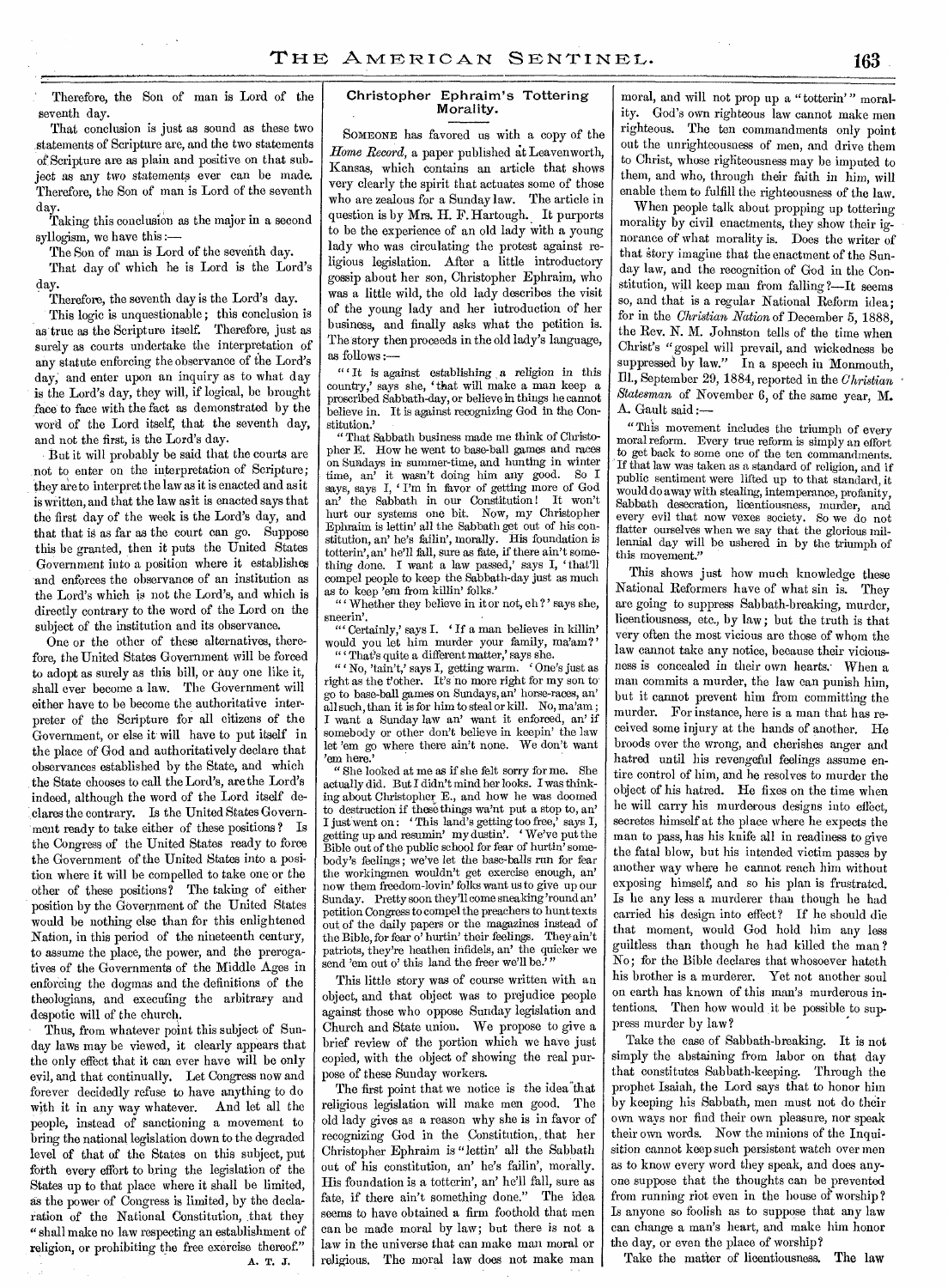punishes the adulterer and the seducer, but it cannot prevent licentiousness. Here is a man whose very soul is rotten with iniquity. He cherishes lustful desires toward someone of the opposite sex, and his whole thought is hoW he can accomplish his design. He thinks of it by day, and dreams of it by night. He lives in an atmosphere of impurity, and is wholly corrupt. In imagination he again and again accomplishes his desires ; but something happens to prevent the overt act, and nobody but himself knows his evil purpose.' Yet, according to the Bible, he is as guilty as though the act had actually been committed. The Saviour said that he who looks upon. a woman with lust, has already committed adultery. But law cannot prohibit lust. Even the agents of the Inquisition cannot fathom a man's thoughts and read his corrupt desires.

So it is utter folly to speak of suppressing immorality by law. It is not only folly but it is wicked, for it leads to an establishment of a false standard of morality. When men talk of putting down immorality by law, they thereby say that the outward observance of the law, which is all that can be secured, is all that constitutes morality. Therefore they deceive the man who is outwardly correct in deportment but abominably corrupt in heart, into the belief that he is an upright man.

The writer of the article under consideration makes the old lady say: "I want a law passed that will compel people to keep the Sabbath-day just as much as to keep them from killing folks." Now granting that it is just as wicked to break the Sabbath as it is to murder, it does not follow that there should be a civil law against Sabbathbreaking, just as to punish murder. The two things are entirely dissimilar. A man may break the Sabbath, and do no injury to any person besides himself. He does not interfere with the inalienable right of any individual to life, liberty, and the pursuit of happiness, as he does when he commits murder. He does not by his act compel anybody else to do wrong. His act begins and ends with himself; therefore the Government cannot rightfully take any notice of it.

But says one, What about the hilarious, boisterous Sunday picnics, in which drunken hoodlums annoy people, disturb worship, and endanger or destroy property ?—Why, deal with them just as you would on any other day of the week. The same law that arrests the drunken hoodlum for making a nuisance of himself on Monday will do it on Sunday. The old lady in the story said that her Christopher was doomed to destruction if Sunday labor and amusements were not stopped. This again shows the National Reform theory that the people of the country are to be saved by law. The State is to take the place of the church, and men are to be swept into the kingdom of Heaven by wholesale, whether they will or no. The gospel knows nothing of such methods of salvation.

Only one point more need take our attention. That is the intolerance of religious legislation. Says the old lady: "I want a Sunday law and want it enforced, and if somebody or other don't believe in keeping the law, let them go where there ain't none. We do not want them here." And again, "The quicker we send them out of this land, the freer we shall be." These statements stamp this Sunday-law movement as being the very essence of National Reform, for the readers of the AMERICAN SENTINEL have often read the statement made by Mr. Graham, one of the

vice-presidents of the National Reform Association, to the effect that if the enemies of their movement did not like it they could go to some barren land, and in the name of the devil and for the sake of the devil, stay there till they die. Now notice where this false zeal for religion will lead these people to. First, they must Christianize the country by law. Those who do not like the law and do not wish to be Christianized after their methods can leave the country. But some other country to which they might go will be fired with the same kind of zeal, and so will refuse to receive them. Thus we may imagine them wandering from country to country only to find that all are zealous for the same sort of millennium, and that the people are getting so good that they will not tolerate anyone who they think is bad, and that will be the one who does not think as they do. Then what ?- Why, then the only thing to do with these persistent heretics, who refuse to be Christianized according to the National Reform idea, will be to put them to death. There will be no room for them on the earth. This was the conclusion that was reached in the days of the Papal supremacy. And if National Reform, which is the image of the Papacy, shall ever be carried to its finality, it will result again. The spirit of so-called National Reform from Sunday legislation to the end of the chapter is the spirit of intolerance and persecution.

### A Voice from Missouri.

E. J. W.

EDITOR AMERICAN SENTINEL—Dear *Sir* : As a friend of religious liberty, I certainly sympathize with you in your noble effort to maintain the liberty vouchsafed to us by the Revolutionary fathers, and which is so unmistakably taught by Christ and his apostles. Having for the last eighteen years been a minister of a church which adheres strictly to the observance of the first day of the week (Sunday), what I have to say can be looked upon in no other light than in the cause of justice and a willingness to grant to others the same rights and privileges I demand for myself.

I have before me the "National Sunday bill" as introduced into the United States Senate by Senator Blair, and the amendments proposed by the American Sabbath Union, and I can look upon the measure in no other light than as a stepping-stone to a union of Church and State, and a repetition of all the intolerance and bigotry that characterized the Dark Ages. I am opposed to the Blair bill, first, because it antagonizes the teachings of the Bible; second, because it undermines the principles of a free Government; and third, because it is an invitation to a serious and bloody religious war. I want to go on record as being, first, last, and forever, opposed to all such arbitrary laws, cunningly devised by designing men as a means to assist them to ride into power.

I have a right to express my opinion in common with every other citizen, and I am willing to grant to others the same privilege; but it seems that there are some persons in this country who are not satisfied unless they are trying to pull down someone else. I want each individual to be free in politics and religion. Let every man be his own pope, vote as he pleases, and think for himself.

There can be no objection to the principles of morality (in the common acceptation of the word) being taught in our public schools, but there is no use in talking about teaching the "principles

of the Christian religion" in the schools, for before it could be done, some ecclesiastical conclave would have to decide as to what constitutes the " principles of the Christian religion." And after all it would not be the principles of the Christian religion, for, as taught by Christ and his apostles, those principles are one thing, and, as taught in the creeds and dogmas of men, they are quite another. Religion should be left to individuals, each man to worship as he pleases and when he pleases.

Constantine's decree fixed a sabbath, and united Church and State; and the logical result was the Papacy—that wicked power which in the name of religion put to death 70,000,000 souls, and destroyed political and religious liberty for over 1,200 years. It is to be hoped that the United States will not make the same fatal mistake. Religion and politics cannot be mingled together without corrupting both. Unite Church and State, then the blood of our fathers will have been spilt in vain, and political as well as religious liberty in this country will be at an end. Pass the Blair bill, and the time will not be far distant when the horrors of Roman and Protestant cruelty will be repeated in this country. God forbid that such should ever be the case! Religious intolerance is bad enough without being backed up by the strong arm of the Government to enable it to carry out in fact what it would do if it had the power. A church that has not got merit enough to stand without the aid of human law, is not worth being continued, and deserves to come to naught.

Apostate churches have always tried to enlarge their borders by the aid of human law; but not so with Christ and his followers—and when teaching and moral suasion fail, the proper work of the man of God is at an end.

Every Union soldier who signed the Sundaylaw petition has done just that much to build up the very thing that he fought to pull down. As our Government now stands, it gives to every man the right to " worship God according to the dictates of his own conscience." And no one but an ecclesiastical bigot, or would-be tyrant, would want it otherwise.

What would the world have thought of Christ and his apostles should they have gone to Caesar and asked him to force, by decree, the Jews and pagans to keep the first day of the week, and teach the "principles of the Christian religion" in their synagogues and temples? This is just what these "orthodox " churches are asking our Government to do. I am neither Jew nor Seventh-day Baptist, but when it comes to opposing them by human law, I am opposed to it.

A union of Church and State is not only subversive of the liberties of the citizens of the State but it weakens the church also. Mr. Goldsmith, in his " History of Rome," page 306, says that " Constantine, being sole monarch of the empire, resolved to establish Christianity on so sure a basis that no new revolutions should shake it. He commanded that in all the provinces of the empire, the orders of the bishops should be obeyed." On page 308 he says: "After this, it never resumed its former splendor; but, like a flower transplanted into a foreign clime, languished by degrees, and at last sunk into nothing."

There is a move in this country, by the socalled "orthodox " churches, which if successful will bring about the same result. It does not require a prophet's eye to see what is coming. They will not ask just what they want at first,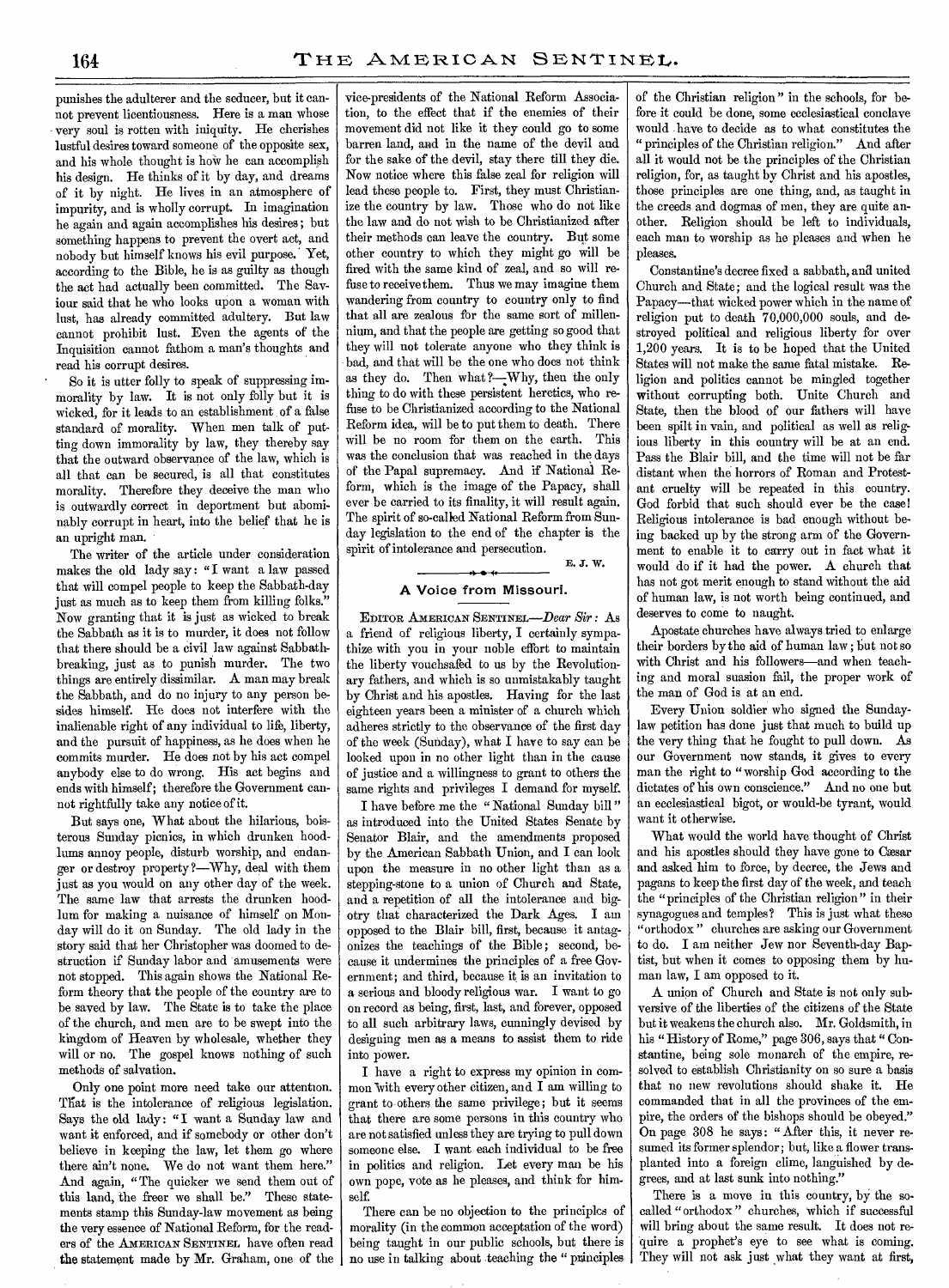but will commence with one thing and then ask for another, till they secure a perfect union of Church and State. I look upon such a law as proposed by Mr. Blair, as an invasion of the sacred rights of the sanctuary. Hands off, this is holy ground. It would be just as consistent to dictate as to what men and women shall eat and drink, or wear, as it would to say when and<br>how they must worship. B. A. SMITH. how they must worship.

### **How Others Look at It.**

WE present the following to the readers of the AMERICAN SENTINEL, not because it contains any points which have not already been given in these columns, but that they may see how others view these matters. We are glad of these evidences that the true principles of civil and religious liberty are finding advocates all through the land. The article is from the Camden (N. **J.)** *Post* of April 11:—

All asseverations to the contrary notwithstanding, it strikes me that Senator Blair's Educational Amendment is a wolf in sheep's clothing. It presents an issue which must be met, and before the damage is done is the time to meet it. Let us read the second section of the bill, and mark carefully every word:—

"SEc. 2. Each State in this Union shall establish and maintain a system of free public schools adequate for the education of all children living therein, between the ages of six and sixteen years, inclusive, in the common branches of knowledge, and in virtue, morality, and the principles of the Christian religion." That is to say, no State shall ever make or maintain a law respecting an establishment of religion, but every State in this Union shall make and maintain laws establishing the principles of the Christian religion ; and to make assurance doubly sure, Section 3 declares that the United States shall guarantee to every State, and to the people of every State, and of the United States, the support and maintenance of such a system of free public schools as is herein provided. And that is to say, the United States Government pledges itself that every State shall establish and maintain the principles of the Christian religion. This proposed amendment, therefore, at one stroke, establishes Christianity as the national religion, because **it** declares that every State shall maintain the principles of the Christian religion in the public schools, and the Nation is pledged to see that this is done.

Therefore there must be a national decision of some kind declaring just what are the principles of the Christian religion.

Then when that decision shall have been made, every State will have to receive from the Nation just those principles of religion which the Nation shall have declared to be the principles of the Christian religion, and which the Nation will have pledged itself shall be taught in the- schools of every State. In other words, the people of the United States will then have to receive their religion from the Government of the United States, and no longer from the Bible, as their own conscience, enlightened by the Spirit of God, may dictate. Therefore, if Senator Blair's proposed amendment to the National Constitution does not provide for the establishment and maintenance of a national religion, then no religion was ever established or maintained.

But how shall the national decision be made as **to** what are the principles of the Christian re-

ligion? It will follow inevitably that there shall be officially called a national council of the churches to decide what are the principles common to all, and to establish a national creed, which shall be enforced and inculcated by national power in all the public schools in the United States. And that will be the establishment of a national religion. And that is exactly what Senator Blair's constitutional amendment assures, so surely as it or anything similar to it shall ever be adopted. Another important consideration is this: Under this amendment the teachers in the public schools will have to inculcate the principles of the Christian religion. Who are to compose the examining board that shall pass upon the qualification and orthodoxy of the teachers? Assuredly none but the leading theologians in the churches. This will require that such a board shall be statedly convened to deal out what shall have been decided by each successive council to be the principles of the Christian religion.

It was in this way precisely that the thing was worked in the fourth century and onward. Constantine made Christianity the recognized religion of the Roman Empire. Then it became at once necessary that there should be the imperial decision as to what form of Christianity should be the imperial religion.

To effect this an imperial council was necessary to formulate that phase of Christianity which was common to all. The Council of Nice was convened by imperial command, and an imperial creed was established, which was enforced by imperial power. That establishment of an imperial religion ended only in the imperious despotism of the Papacy. As surely as the complete establishment of the Papacy followed and grew out of that imperial recognition of Christianity in the fourth century, just so surely will the complete establishment of a religious despotism after the living likeness of the Papacy, follow and grow out of this national recognition of Christianity provided for in the constitutional amendment proposed by Senator Blair.

### **Un-American and Unbearable Presumption.**

AT the hearing before the United States Senate Committee on the National Sunday law, the basis of Sunday observance and Sunday laws was revealed by Dr. Herrick Johnson, as follows :-

*Mr. Johnson*—"This appointment of one day in seven is arbitrary. There is nothing in nature to indicate that division of time. There is the day of twenty-four hours, there is the month, there is the year, all these are natural divisions ; but there is nothing in nature to indicate the weekly division, the observance of one day in seven. It is arbitrary, and we regard that as an evidence of its divine origin."

*The Chairman—"* How do you base the Sabbath itself upon a divine ordinance when there is no natural law to indicate which is to be observed ? "

*Mr. Johnson—"It* is in revelation, and it is bound to be exactly in accord with the laws **of**  nature."

*The Chairman—"You* base the law of one day's rest in seven upon revelation ; that is to say, upon the Bible?"

*Mr. Johnson—"* Yes, sir."

*The Chairman—"There* are many who doubt that **it** is established by revelation, are there not?"

*Mr. Johnson*-" I think no one who accepts

the Bible doubts that there is one day in seven to be observed as a day of rest."

*The Chairman—"* Will you just state the authority?"

*Mr. Johnson—"* Remember the Sabbath-day to keep it holy. Six days shalt thou labor and do all thy work."

*The Chairman—"* Is there any other ?"

*Mr. Johnson—"*There are references to this law all through the Bible."

*The Chairman—"Now* you come and change that Sabbath-day to which the Lord there refers."

*Mr. Johnson*—" That we hold was changed by himself."

*The Chairman—"* When did he do that? and by what language?"

*Mr. Johnson—"* There was a meeting for worship on the first day of the week, the day the Lord arose, and seven days after there was another meeting for the same purpose, and then it is **re**ferred to as the Lord's day."

*The* Chairman—"After the change?"

*Mr. Johnson —"* Yes, sir; after the change." *The Chairman—"* It is based, then, upon two or three days being observed as days of religious worship after the resurrection? "

*Mr. Johnson—" Yes,* sir."

Could anything be more presumptuous than is this scheme of the preachers, in demanding that the national Legislature shall frame into law and enforce upon all the people, such baseless assumption as the Sunday theory is shown by their own words to be?

### **The- Constitution in Harmony with Christian Principles.**

THE various associations which are making a specialty of badgering Congress for a religious amendment to the National Constitution, do so on the assumption that the United States is a Christian Nation and should have a Christian Constitution. If these parties were actuated in their work by " the principles of the Christian religion," which they so loudly profess to have at heart, and only desired that Christianity have free course in the land, they would realize that the Constitution is already adapted to that end. It could not be bettered in that respect were such a result the main object of its existence.

The principles of Christianity are thus laid down by Christ himself: "Whatsoever ye would that men should do unto you, do ye even so unto them." He did not apply this merely to secular affairs; he was a religious teacher, and was imparting a religious lesson when he uttered those words. If this language means anything, it means that if ye would that men should allow you freedom in the exercise of your religious views, you must allow them the same. And this is just what the Constitution of the United States, as it stands, is intended to do,—allow everyone perfect liberty of conscience in the matter of religion.

All that Christianity asks of any Government is equality before the law. This much, Christianity is always willing that others should have. Whatever element in society would ask more, or seek to grant less, is unchristian. Any Government that will give one class of citizens the privilege of exacting more of another class than they are willing to give in return, could not fairly claim to be Christian ; it would be a despotism, and Christianity is in no sense despotic. Christ never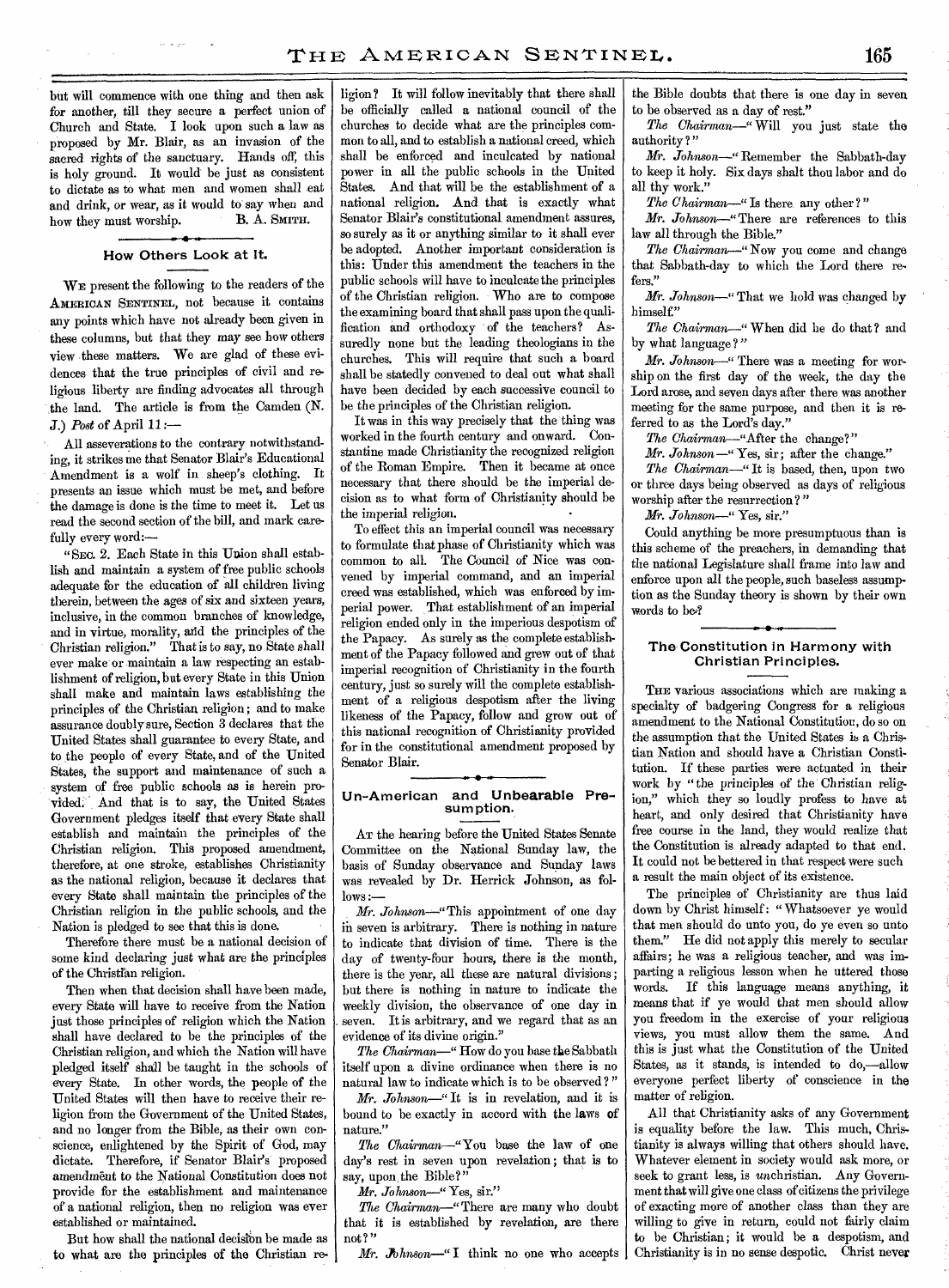compelled anyone to follow him ; he said, "Whosoever *will,* let him come."

The first amendment to the Constitution provides that "Congress shall make no law respecting the establishment of religion, or prohibiting<br>the free exercise thereof." Whosoever will may the free exercise thereof." be a Christian, and Congress must not interfere; and whosoever will not has an equal right not to be; and the great Head of Christianity has given no further authority to any power. He certainly would not grant to any agency authority beyond what he himself would exercise. The unchristian advocates of a religious amendment say, in effect: "Whatsoever we would that men should do, we will urge the enactment of laws compelling them to do."

Under the protection to civil and religious liberty secured by the Constitution as it is, this country has grown and flourished, besides giving to Christianity such freedom as it never before enjoyed. Under the influence of our free institutions, both at home and abroad, Christianity has for a hundred years received encouragement unparalleled in history. Why, then, it will be asked, is not Christianity satisfied with the Constitution as it is ? The reply is, *Christianity is satisfied.* It is the hydrahead of religious bigotry seeking power, everywhere springing up in worldly, ambitious churches, and in the hearts of . unchristian professors of Christianity, that demands a change of the Constitution.

Therefore, in the name of Christianity, and for the sake of the free exercise of Christian liberty, let the Constitution remain as it is. A constitution guaranteeing equal and exact justice to all men harmonizes with Christian principles ; while one inspired by religious intolerance cannot guarantee justice to all alike, and can be "only evil continually." W. N. GLENN. **0 I-**

### A Plea for a Sunday Law.

THE following letter from a zealous National Reformer in Kansas will be fully appreciated by our readers

EDITOR AMERICAN SENTINEL : As one of my neighbors is taking your paper, and I have been reading it, I would like to say a word on this Sabbath question. It appears to me that you are going to extremes in regard to the Sabbath. You don't think the laws of the United States should have anything to do with the Sabbath. Here I think you make a grand mistake. . . . I know, and you make a grand mistake.  $\ldots$ know, that if we had no Sabbath law, thousands of people would work all day Sunday, or stay in the saloons or gambling dens, or stay at home and read some trashy newspaper or dime novel, or be at some other mischief, while if we had a law to protect our Sabbath so that people would not dare to do these crimes, they would go to church ; probably not for any good at the time, but by going and hearing the gospel they might become interested and be convicted and converted. We know the unconverted are blind in sins and are not likely to become Christians if they cannot be placed under the influence of the gospel, therefore ought we not to use every possible effort to bring them under the influence of the gospel ? . Oh, that men would lay the world and worldly things aside, and put on the armor of almighty God, that when we come to leave this world we can say with the apostle Paul, " We have fought a good fight, we have kept the faith, and are going home to wear a crown of glory!"

This is genuine National Reform argument. If there is no Sunday law people will not go to church, and if they don't go to church they won't be converted ; therefore they ought to be compelled to choose between going to church on Sunday and sitting all day with folded hands doing nothing ! But suppose they should still refuse to

go to church ? Oh, in that case a law would be in order compelling them to go! And that is just what this National Reform logic leads to every time if it is followed to its conclusion ; for if the State has a right to interfere in one particular in matters of religion it has the right to interfere in all such particulars; if it may decide one question of religious duty it follows that it must be perfectly competent for it to decide all such questions, and then the State would be Pope.

We have the most implicit faith in the gospel, and believe most heartily that it is the power of God unto salvation to all that receive it, but we do not believe that any man or any set of men have any authority to force the gospel upon anybody, or even to so hedge them about with law that they will choose it as the least of two evils. The National Reform plan of getting people converted by legislative enactment is entirely foreign to the gospel of the Lord Jesus Christ as we understand it, and as it is clearly revealed in the Scriptures. If any authority to coerce people has ever been given it must have been in a later revelation than the New Testament, one about which we know nothing, and one which must have come by way of the Pope of Rome-or through the Inquisition.

### Piety by Proxy.

THERE is a craze for doing all duties and curing all evils by proxy. Rich Christians try to do their charity by checks and other substitutes, and poor Christians leave all the praying and teaching and working to the pastor and his appointed assistants. The theory that every man has personal duties that no one can do for him is quite exploded, and the Romish idea that the church and the priest can settle all religious matters, private and public, is popular.

As a natural result of such opinions we find that many persons rely upon law to take their place in all public responsibility. A few men are elected or appointed to official positions, and thousands at once surrender all their interests and relinquish all their civic duties to these representatives. The claims of morality upon every individual, to use influence and force of character and self-denying effort in favor of right and justice and honesty and temperance, are ignored because there are laws to establish and enforce these claims. There are laws against all offenses, and police and magistrates to execute them, and therefore the average citizen is satisfied. If the law is broken or not enforced, it is no concern of the citizen, but only of the official. It is the duty of the individual to prevent intemperance in his family and among his servants; but instead of doing his personal duty to those dependent upon him he prefers to place this duty upon the lawmakers, and charges them to prevent drunkenness by prohibitory law. Law has potency because it can punish, but it has no saving or reformatory power. The triumphs of the gospel of Christ from the time of the apostles have been signal examples of personal power under divine inspiration. The passage, "To every man his own work," needs reiteration and enforcement, for multitudes are putting off their own work upon other people.

This is one reason for empty churches and decaying charities and benevolent work that seems "run to seed." The personal Christian life is gone, and there is only a corpse or a machine; the spirit of individual duty has departed, and what is left will soon shrivel and decay. We need love in place of law, life in place of form, the constraining love of Christ, which makes duty a pleasure, instead of the cold demand of the law, which is satisfied with a substitute or a proxy. Much that might be done to bring sinners to salvation is neglected, because those who ought to use their personal influence with friends and relatives and associates and dependents are timid or careless or unwilling to speak and act for Jesus.— *Augustus, in the New York Observer.* 

### Who Is Doing the Clamoring?

FOR several months past Rev. Wilbur F. Crafts has not ceased to tell us how the labor organizations all over the land were clamoring for Sunday legislation. He would have us believe that the workingmen had started such a sweeping crusade for Sunday that the ministers were almost forced to join them. But in his enthusiastic endeavor to exalt the American Sabbath Union, he overreached himself at the Boston Monday lecture, March 25, 1889. After stating that this union " originated in a petition to the Methodist General Conference, which met in May, asking it to take the *initiative* in forming a national society for the defense [not of the workingmen but] of the Sabbath, to be constituted by official representatives of [not the labor organizations but] the evangelical churches," he proceeded to name the *religious* organizations which had concurred in the arrangement, and then said:—

" This successful union, to prevent the heathenizing of America, *of those churches* that have not yet succeeded in uniting to Christianize Japan ; this co-operation of such intense Republicans as our President, Col. Elliott F. Shepard, with such Southern leaders as Senator Colquitt, who has accepted honorary membership; *and the co-operation this union has established*  outside of its membership on the basis of a broad humanity *with the leading labor organizations and the head of the Catholic Church—this* is surely as wonderful a ' union ' as the *churches* can show." [All italics mine.]

This shows that the American Sabbath Union was called for by the churches; that it was made up of "official representatives " of the evangelical churches; that it was the churches that took the "initiative" in forming a "national society for the defense of the Sabbath ; " and that this Sabbath Union importuned the official representatives of the labor organizations to co-operate with them. We know, too, that this was accomplished by long and earnest argument on the part of the union. And then they will tell us how the laboring classes are "begging" for Sunday laws!

## A. DELOS WESTCOTT.

THE advocates of a stringent Sunday law (without exemption) in Arkansas, on their recent defeat in the Legislature, declared their intention to persistently agitate the subject for the next two years, and prepare for an overwhelming victory at the next session. This is the sentiment and policy of religious coercionists throughout the country; now the question arises, What will the great majority of the people—who are undoubtedly opposed to Sunday laws—do while the enemies of religious liberty are at work ? Wisdom would say, Manifest an equal degree of diligence to maintain the integrity of our free institutions. But there is such confidence in the apparent impregnability of our Government, that the masses will probably rest secure until it is too late. However, the SENTINEL proposes not to be found sleeping on guard, and its weekly warnings will be faithfully sounded forth.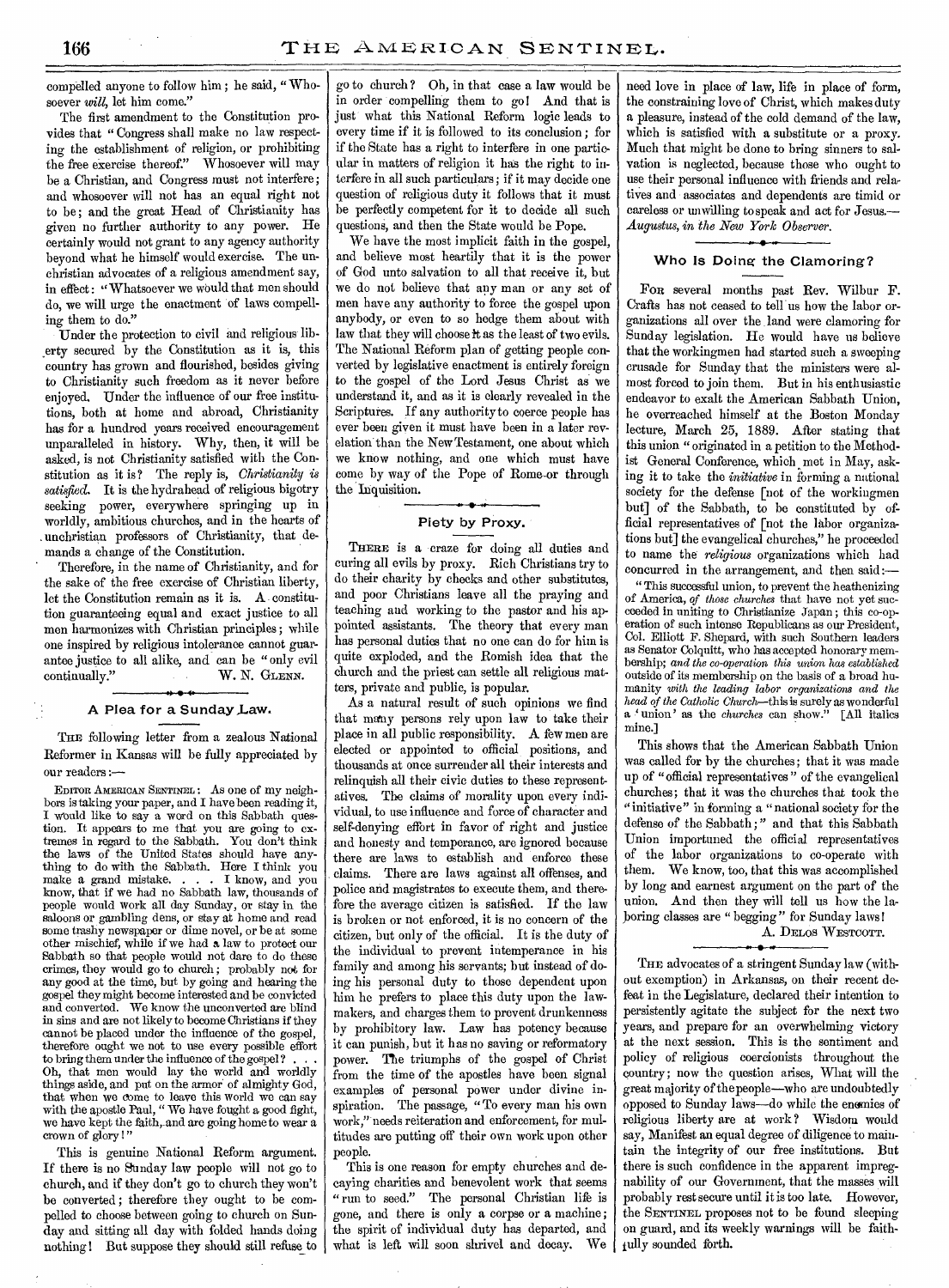

# **The Yo Semite Valley**

## **AND BIC TREE CROVES OF CALIFORNIA.**

The most authentic and most intensely interesting description of this wonderful region ever written.

It is the same size page and contains everything that our elegant Subscription Edition does, except the artotype plates. It is printed on a fine quality of thinner paper, bound in flexible cloth binding, and makes a beautiful book. It contains nearly 500 pages of text and

### **OVER ONE HUNDRED ILLUSTRATIONS**

and portrays by aid of the artist's genius and the author's facile pen the lofty mountains and charming valleys, the placid lakes and thundering cataracts, of the world-renowned Yo Semite. The mission of this work is to make the best possible representation of the marvelous scenery and sublime natural wonders of this unique region.

## **PRICE, \$1.50 PER COPY**.

## *Read what Others Say of it:*

"Many books have been written about the glorious and wondrous story of the Sierras. But<br>it seems to me that this scholarly and venerable pioneer, who was publishing an illustrated<br>magazine devoted largely to the themes he

"The illustrations, the text, the whole atmo-phere of the volume, are worthy of their great subject, the Yo Semite-and what could I say more? *"-REV. JOSEPH COOK, of Boston.*  "It is a truthful, interesting, and instructive *work."-GALEN CLARK, PO Semite Valley. (For sixteenyears the Valley's Guardian.)* 

"As might have been expected, Mr. Hutchings' story of the Valley that he knows and loves so well, is no cold description, but reads with all the charms cf a romance."-San *Francisco Hotel Gazette.* 

"Those who have not seen Yo Semite cannot do better, short of going to the Valley, than by purchasing Mr. Hutchings' handsome volume."-The *Sacramento Record-Union.* 

In order to place this valuable book—the only one of the kind within the reach of everybody, we offer this edition at the exceedingly low price of \$1.50 per copy, post-paid. Send on your orders quick, while the edition lasts.

**PACIFIC PRESS PUBLISHING CO** Oakland, Cal. Oakland, Cal. | Or 43 Bond Street, New York.

**THE SENTINEL LIBRARY** 

Will contain articles on the various phases of<br>the National Reform Movement, the Union of<br>Church and State, Civil and Religious Liberty etc.<br>It will be<br>uniforminaize (page about  $5x7/\frac{1}{2}$  inches).<br>Each number will cont

No. 7. National Reform and Rights of Conscience. Price, 2 cents.<br>No. 8. The American Papacy. Price, 2 cents.<br>No. 9. The Salem Witchcraft. Price, 1 cent.<br>No. 9. The Salem Witchcraft. Price, 1 cent.<br>No. 10. National Reform I

Price, 2 cents. No. 11. What Think Ye of Christ? Price, 1

cent. No. 12. Bold and Base Avowal. Price, 2 cents.<br>No. 13. The National Reform Movement an<br>Absurdity. Price, 2 cents.<br>No. 14. The Republic of Israel. Price, 1 cent.<br>No. 15. National Reformed Presbyterianism.

Price, 4 cents.<br>
Orders can be filled for back numbers at any<br>
orders can be filled for back numbers at any<br>
time and in any quantity desired, as each number<br>
is printed from electrotype plates. Address,<br>
count when orderd

## **Views of National Reform SERIES** 1.

This is a pamphlet of 151 pages, and contains all<br>that the package of 13 tracts formerly published<br>under the same name contained. The volume is<br>paged consecutively, has an index, so that any<br>fract may be instantly referred

**SOCIAL PURITY**, A vigorous and stirring ad-**SUGIAL FURIIII**, dress on SOCIAL FULTTY<br>by J. H. KELLOGG, M. D., SUPERINTENDENT OF THE LAROEST MEDICAL SANTARINUM IN THE MAROET MEANS TO THE UNION THAT ASSOCIAL SAND COMPARISM LARO COMPARISM TO THE THEORY TO THE THEORY T **SOCIAL PURITY** 

A POOR FOUNTAIN PEN

### **IS A NUISANCE;**

**Its Nature, Causes, Prevention and Cure, and Diseases of the Throat, Eye and Ear, due to Nasal Catarrh; with a chapter of Choice Pre-scriptions** 

**BY J. ILIKELLOGG, B. D., Medical Superintendent of the Largest Medical and Surgical Sanitarium in the World. The work consists of 120 pages, and is embel-lished with a colored frontispiece and**  Six Beautifully Colored Plates,

Besides many illustrative cuts of the throat and masal cavity in health and disease.<br>**This little work costs <b>only 30 cents**, and is<br>in great demand.

**The Teachers' Outlook.** 

Published by The Teachers' Publishing Company, Des Molnes, Iowa, A monthly magazine for toashered and pupils that proposes to supplement other field. It will seek to provide an Ournook upon affection field. It will seek to

Or 43 Bond St., N.Y.

PACIFIC PRESS PUBLISHING CO., a St., N. Y. **Qakland, Cal.** 

But a Good One is a Joy Forever.

'We carry **a full stock of the best makesof fount-ain pens, and feel sure we can** suit the most fas-tidious.

Remit \$2.50 and with it send a sample of the steel pen which suits you best, and we will send you a found in that will give you satisfaction. It is **so convenient** to have a pen which is a two **x** pen dy, and which can be

Give us **a** trial order. Pens sentby' registered mail. The trade **supplied. AddresS,** 

**PACIFIC PRESS PUBLISHING CO.,** 

Or 43 **Bond St., N. Y. Oakland, Cal.** 

nature accepted.<br>advertisement.